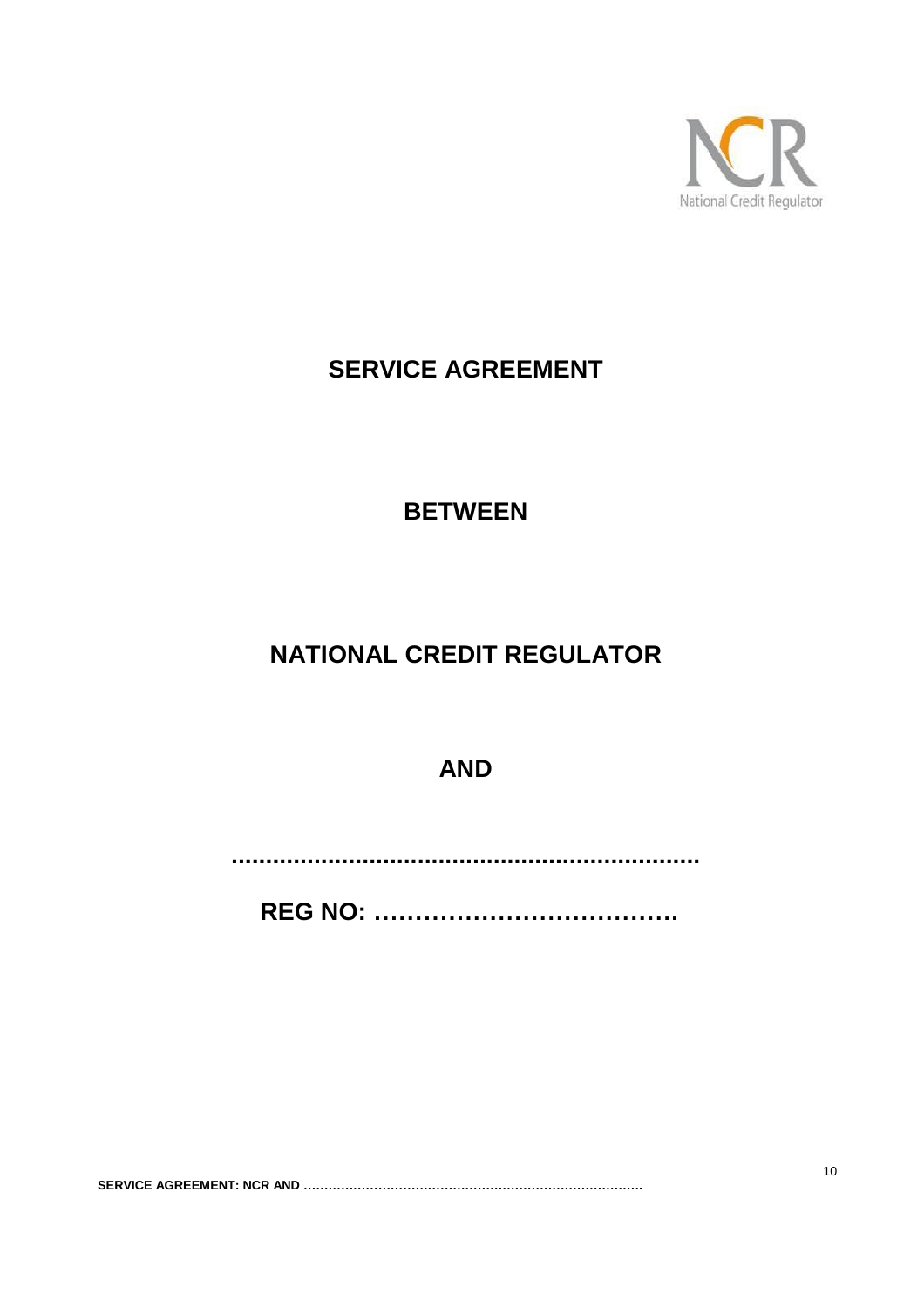#### **WHEREAS**

- A. The Client is responsible for carrying out the functions and exercising the powers set out in [sections](http://bglexis/nxt/gateway.dll/jilc/kilc/ebsg/oh5na/ph5na/1h5na?f=templates$fn=document-frameset.htm#9p) 12 to [18](http://bglexis/nxt/gateway.dll/jilc/kilc/ebsg/oh5na/ph5na/7h5na?f=templates$fn=document-frameset.htm#c9) of the Act or those assigned to it by or in terms of the Act, or any other national legislation.
- **B.** The Client seeks to appoint a service provider ------------------------------------------------
- C. The Supplier successfully tendered for the rendering of the Services to the Client under RFP number **NCR……………………………….**
- D. The Client wishes to appoint the Supplier to render the Services to the Client in accordance with the terms and conditions of this Agreement and in compliance with the provisions of the Act.

### **1. INTERPRETATION**

#### 1.1.Definitions

In this agreement, unless the context indicates otherwise:

| 1. | "Act"          | means the National Credit Act No. 34 of<br>2005, as amended;                                            |
|----|----------------|---------------------------------------------------------------------------------------------------------|
| 2. | "Agreement"    | means this Service Level Agreement and<br>includes its annexures, which shall form part<br>of it;       |
| 3. | "Business Day" | means any day other than a Saturday,<br>Sunday or statutory holiday in the Republic of<br>South Africa; |
| 4. | "Client"       | means the National Credit Regulator, a<br>statutory body established in terms of the Act;               |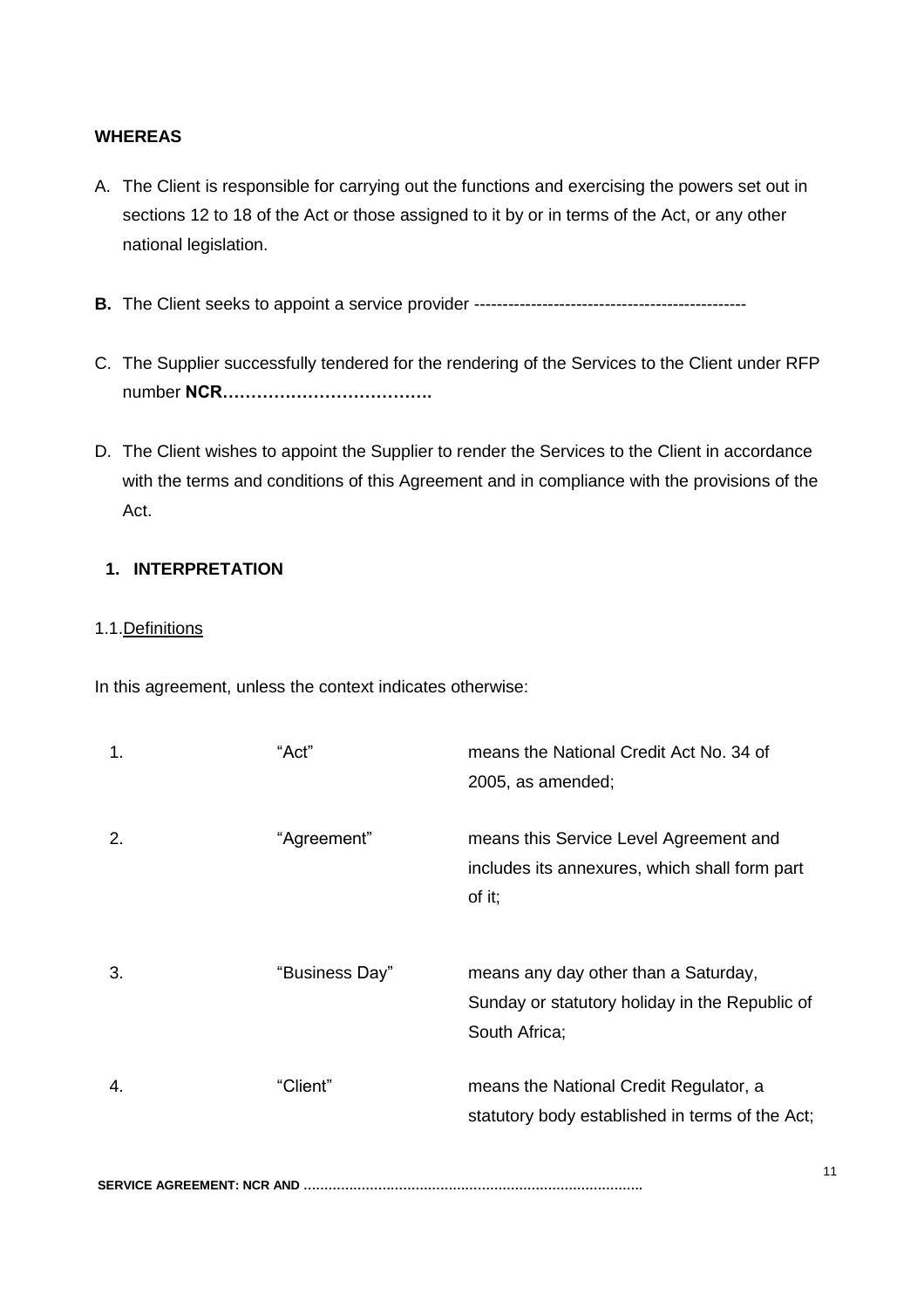| 6. | "Confidential<br>Information" | means any information, documentation or<br>trade secrets of whatever nature which may<br>have been or may be obtained by either of the<br>Parties from the other, whether in writing or in<br>electronic form or pursuant to discussions or<br>as a result of the conclusion of this Agreement,<br>which may reasonably be regarded as being<br>confidential and of a proprietary nature to any<br>of the Parties, including without limitation,<br>agreements and understandings, technical<br>information,<br>know-how,<br>trade<br>secrets,<br>software, computer programs,<br>operating<br>procedures and methodologies, proposals,<br>pricing details, strategies, and any other<br>business or financial information relating to the<br>Parties as well as the terms of conditions of<br>this Agreement and the details of any dispute |  |
|----|-------------------------------|----------------------------------------------------------------------------------------------------------------------------------------------------------------------------------------------------------------------------------------------------------------------------------------------------------------------------------------------------------------------------------------------------------------------------------------------------------------------------------------------------------------------------------------------------------------------------------------------------------------------------------------------------------------------------------------------------------------------------------------------------------------------------------------------------------------------------------------------|--|
|    |                               | between the Parties or any dispute resolution<br>and/or legal proceedings resulting from this<br>Agreement;                                                                                                                                                                                                                                                                                                                                                                                                                                                                                                                                                                                                                                                                                                                                  |  |
| 7. | "Force Majeure"               | means an event beyond the control of the<br>Supplier and not involving the Supplier's fault<br>or negligence and not reasonably foreseeable.<br>Such events may include, but is not restricted<br>revolutions, fires,<br>floods,<br>wars<br>or<br>to,<br>epidemics, quarantine restrictions and freight<br>embargoes;                                                                                                                                                                                                                                                                                                                                                                                                                                                                                                                        |  |
| 8. | "Parties"                     | means the Client and the Supplier; and "Party"<br>means either one of them as the context may                                                                                                                                                                                                                                                                                                                                                                                                                                                                                                                                                                                                                                                                                                                                                |  |

require;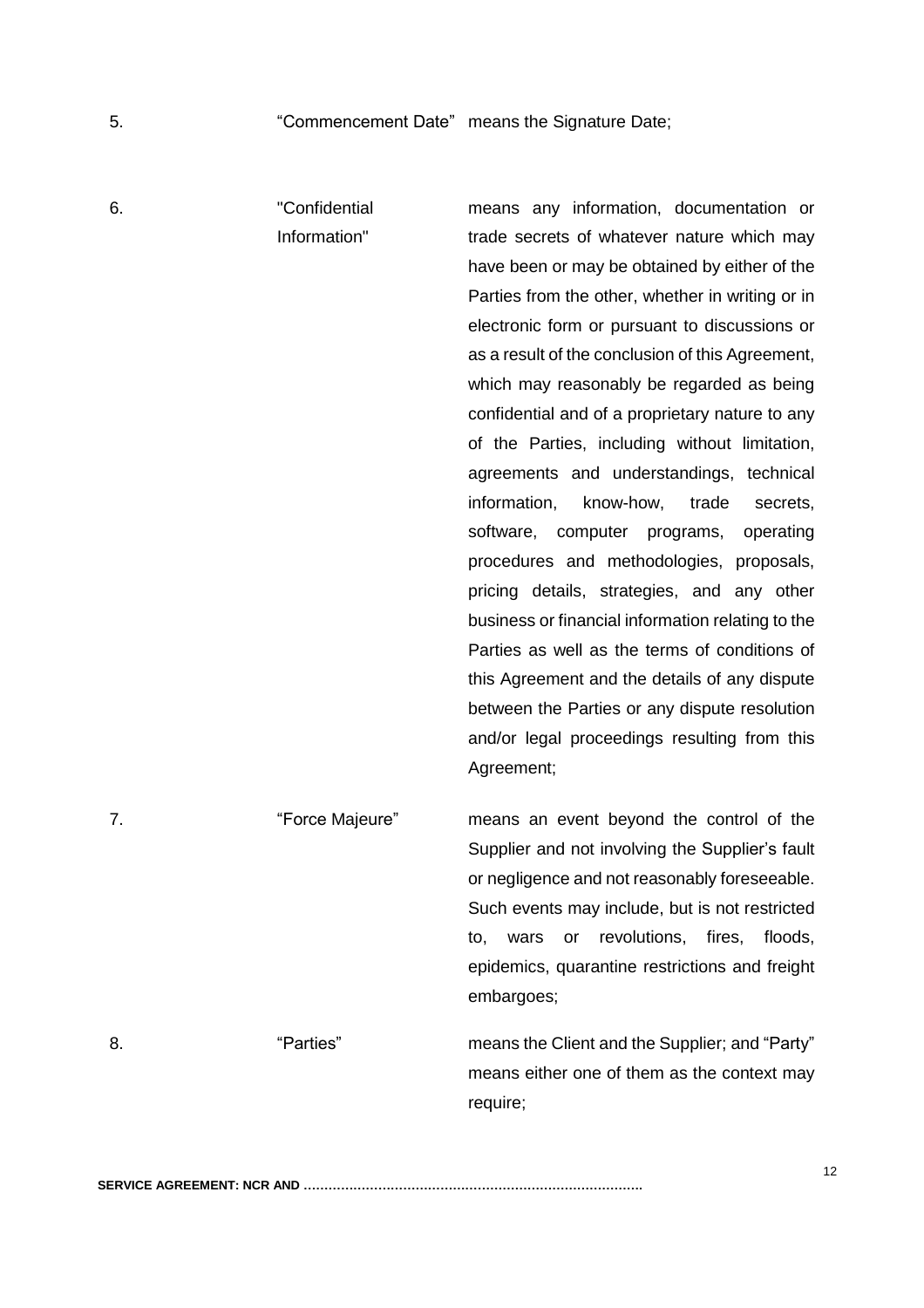| 9.  | "Proposal"       | means the proposal in terms of which the<br>Supplier successfully tendered for the<br>provision of Services;                  |  |
|-----|------------------|-------------------------------------------------------------------------------------------------------------------------------|--|
| 10. | "PFMA"           | means the Public Finance Management Act 1<br>of 1999;                                                                         |  |
| 11. | "Services"       | means a service provider to provide -----------<br>as per the TOR in Annexure "A".                                            |  |
| 12. | "Signature Date" | means the date on which this Agreement is<br>last signed by the Parties; and                                                  |  |
| 13. | "Supplier"       | with registration number , a<br>company duly<br>incorporated<br>under<br>the<br>company laws of the Republic of South Africa; |  |
| 14. | "VAT"            | means value-added tax in terms of the Value-<br>Added Tax Act 89 of 1991.                                                     |  |

# 1.2.General Interpretation

In addition to the definitions in clause 1.1, unless the context requires otherwise:

- 1.2.1. a reference to any one gender, whether masculine, feminine or neuter, includes the other two;
- 1.2.2. any reference to a person, includes, without being limited to, any individual, body corporate, unincorporated association or other entity recognized under any law as having separate legal existence or personality;
- 13 **SERVICE AGREEMENT: NCR AND ……………………………………………………………………….** 1.2.3. any word or expression defined in and for the purposes of this Agreement shall if expressed in the singular include the plural and *vice versa* and a cognate word or expression shall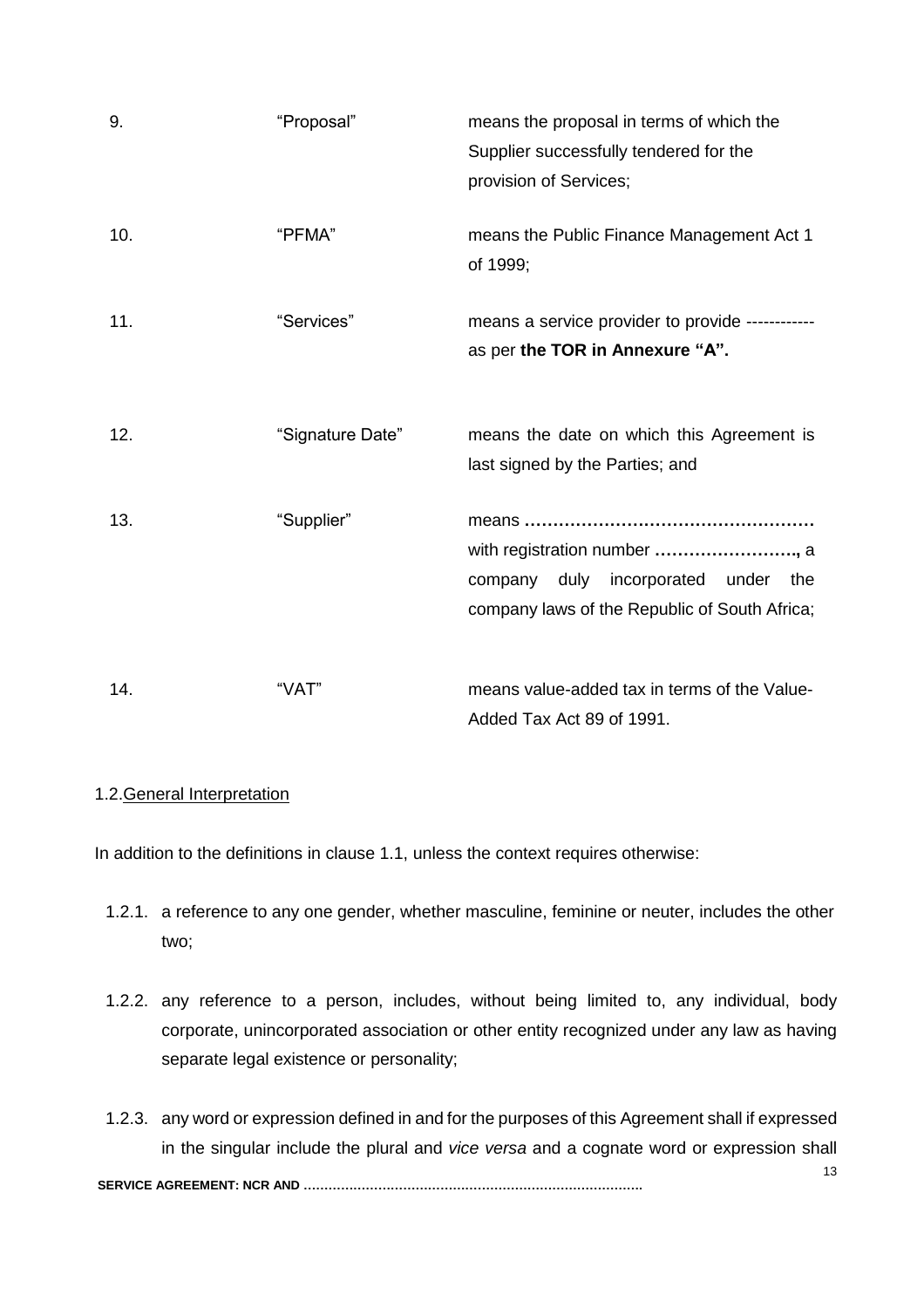have a corresponding meaning;

- 1.2.4. references to a statutory provision include any subordinate legislation made from time to time under that provision and references to a statutory provision include that provision as from time to time modified, re-enacted or replaced as far as such modification, reenactment or replacement applies, or is capable of applying, to this Agreement or any transaction entered into in accordance with this Agreement;
- 1.2.5. references in this Agreement to "clauses", "sub-clauses" and "annexures" are to clauses and sub-clauses of, and annexures to, this Agreement; and
- 1.2.6. no rule of construction shall be applied to the disadvantage of a Party to this Agreement because that Party was responsible for or participated in the preparation of this Agreement or any part of it.

## 1.3.Headings and Sub-headings

All the headings and sub-headings in this Agreement are for convenience only and are not to be taken into account for the purposes of interpreting it.

# **2. SERVICES TO BE RENDERED BY THE SUPPLIER**

- 2.1.The Client hereby appoints the Supplier, which appointment the Supplier hereby accepts, to render the Services in accordance with the terms and conditions of this Agreement and in compliance with the provisions of the Act, subject at all times to the direction of the Client.
- **2.2.**Performance of the Services shall be made by the Supplier in accordance with the terms and conditions set out in **Annexure "A".**

# **3. DURATION**

3.1.This Agreement shall commence on the Signature Date and shall endure for 3 years.

# **4. DELAYS IN THE SUPPLIER'S PERFORMANCE**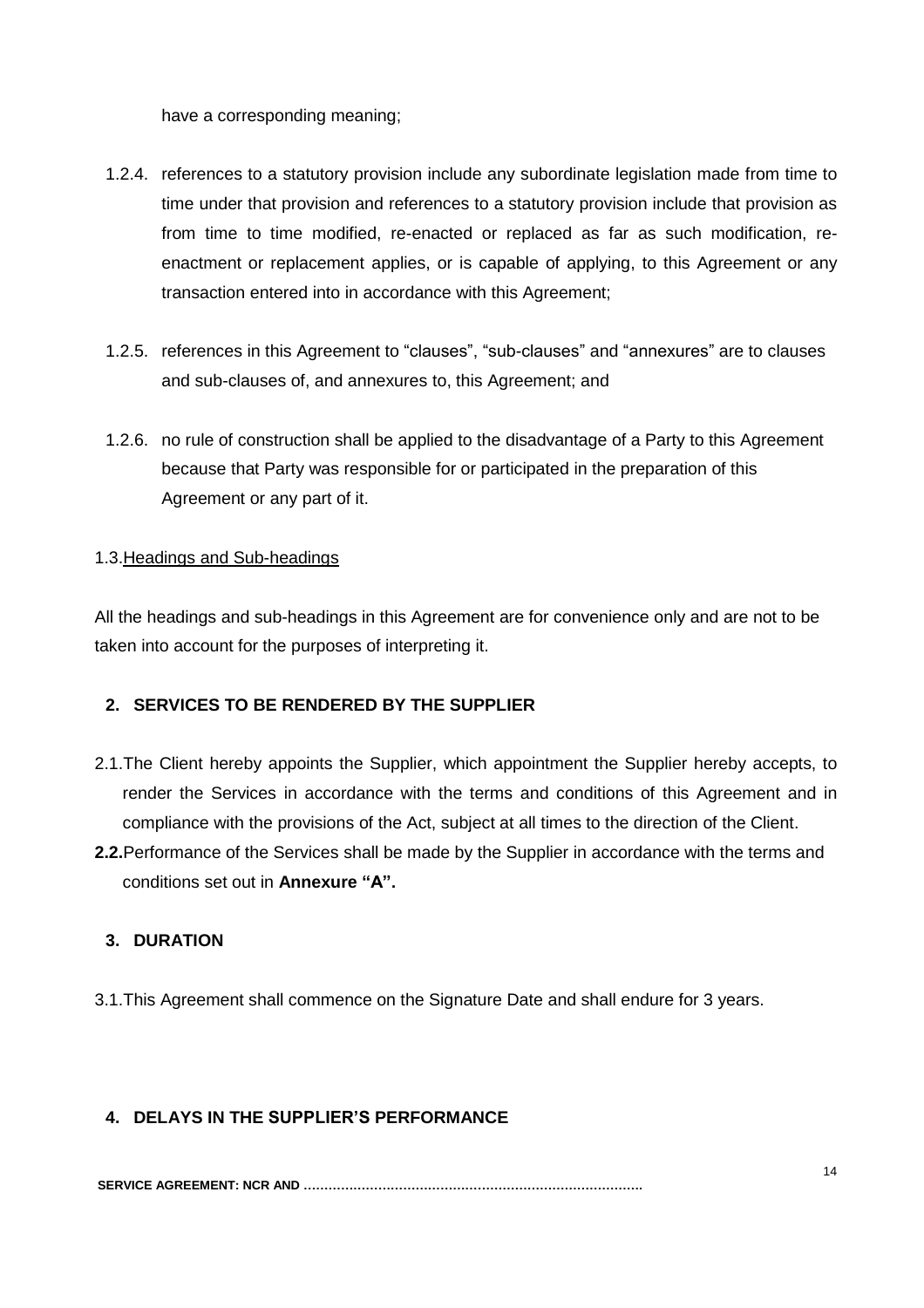- 4.1.If at any time during performance of its obligations in terms of this Agreement, the Supplier or its subcontractor(s) encounter conditions impeding timely performance of the Services, the Supplier shall promptly notify the Client in writing of the fact of the delay, its likely duration and its cause(s). As soon as practicable after receipt of the Supplier's notice, the Client shall evaluate the situation and may at its discretion extend the time frames set out in Annexure A, in which case the extension shall be ratified in writing by the Parties by amendment of this Agreement.
- 4.2.A delay by the Supplier in the performance of its delivery obligations shall render the Supplier liable to the imposition of penalties, pursuant to clause 5, unless an extension of time is agreed upon in writing by the Parties pursuant to clause 4.1 without the application of penalties.

## **5. PENALTIES**

If the Supplier fails to perform the Services within the time frames set out in **Annexure A**, the Client shall, without prejudice to its other remedies under this Agreement, deduct from the Supplier's fees, as a penalty, 1% of the monthly fees payable under this Agreement for each day of the delay until actual delivery or performance.

#### **6. TERMINATION AND EXIT**

#### **6.1.Termination of Agreement by Supplier**

- 6.1.1. The Supplier shall be entitled to terminate this Agreement immediately on written notice to the Client if the Client is in material breach of any of its material obligations under this Agreement and the Client has failed to remedy that breach within thirty (30) days after receiving written notice from the Supplier requiring it to remedy that breach, provided that:
- 6.1.1.1 the Supplier shall not be entitled to terminate this Agreement unless the breach cannot be adequately compensated by the payment of damages; and where they relate to nonpayment of any undisputed amount which is due and payable to the Supplier, the Supplier shall not be entitled to terminate this Agreement unless (i) the Supplier has given the Client written notice of such breach and informed the Client in such a notice that non-payment will result in termination of this Agreement; and (ii) the Client has failed to make payment of such amounts within thirty (30) days of receiving such written notice.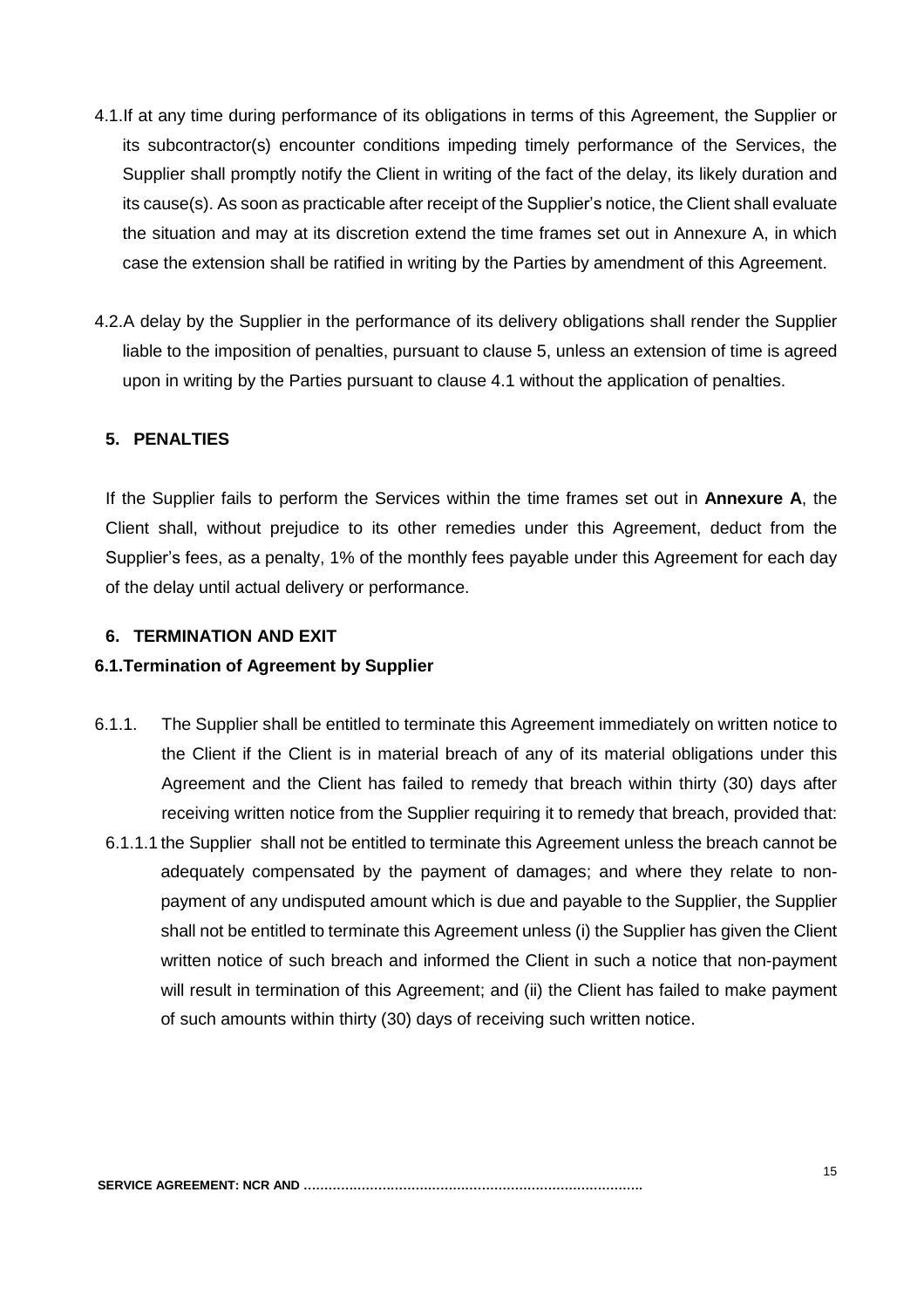## **6.2.Termination of the Agreement by the Client**

Without prejudice to any rights of the Client arising from any other provisions of this Agreement, the Client shall be entitled to terminate this Agreement immediately upon written notice and without liability to the Supplier in the event that, *inter alia*, the Supplier:

- 6.2.1. is categorised as a Restricted Service provider in terms of National Treasury database; and/or
- 6.2.2. is guilty of any serious misconduct or deliberate neglect in the discharge of its duties; and/or
- 6.2.3. is guilty of conduct which is likely to bring itself or the Client into disrepute; and/or
- 6.2.4. is convicted of any offence involving dishonesty; and/or
- 6.2.5. is guilty, in the reasonable opinion of the Client of any unbecoming, unprofessional, dishonourable or unworthy conduct; and/or
- 6.2.6. is convicted of any criminal offence relating to fraud; and/or
- 6.2.7. Commits a breach of any of the terms of this Agreement which cannot be remedied within thirty (30) days of receiving a notice from the Client.

#### **6.3.In the event of termination of this Agreement in terms of clause 6.2**

- 6.3.1. the Client shall be entitled to claim from the Supplier as and by way of agreed pre-estimated liquidated damages an amount equivalent to all payments made by the Client to the Supplier in terms of this Agreement, as at the date of the termination;
- 6.3.2. the Client shall not be required to return any performance rendered or goods supplied to it by the Supplier in terms of this Agreement.
- **6.4.** In the event that the Client is required to take legal steps to enforce compliance with the terms of this Agreement and/or incurs any legal costs arising from a breach of this Agreement by the Supplier, such costs will be recovered by the Client from the Supplier on an attorney-and client scale.
- **6.5.**This termination provision is in addition to, and does not in any way derogate from, any statutory or common law remedy that the Client may have for breach of this Agreement, including breach of any representation or warranty.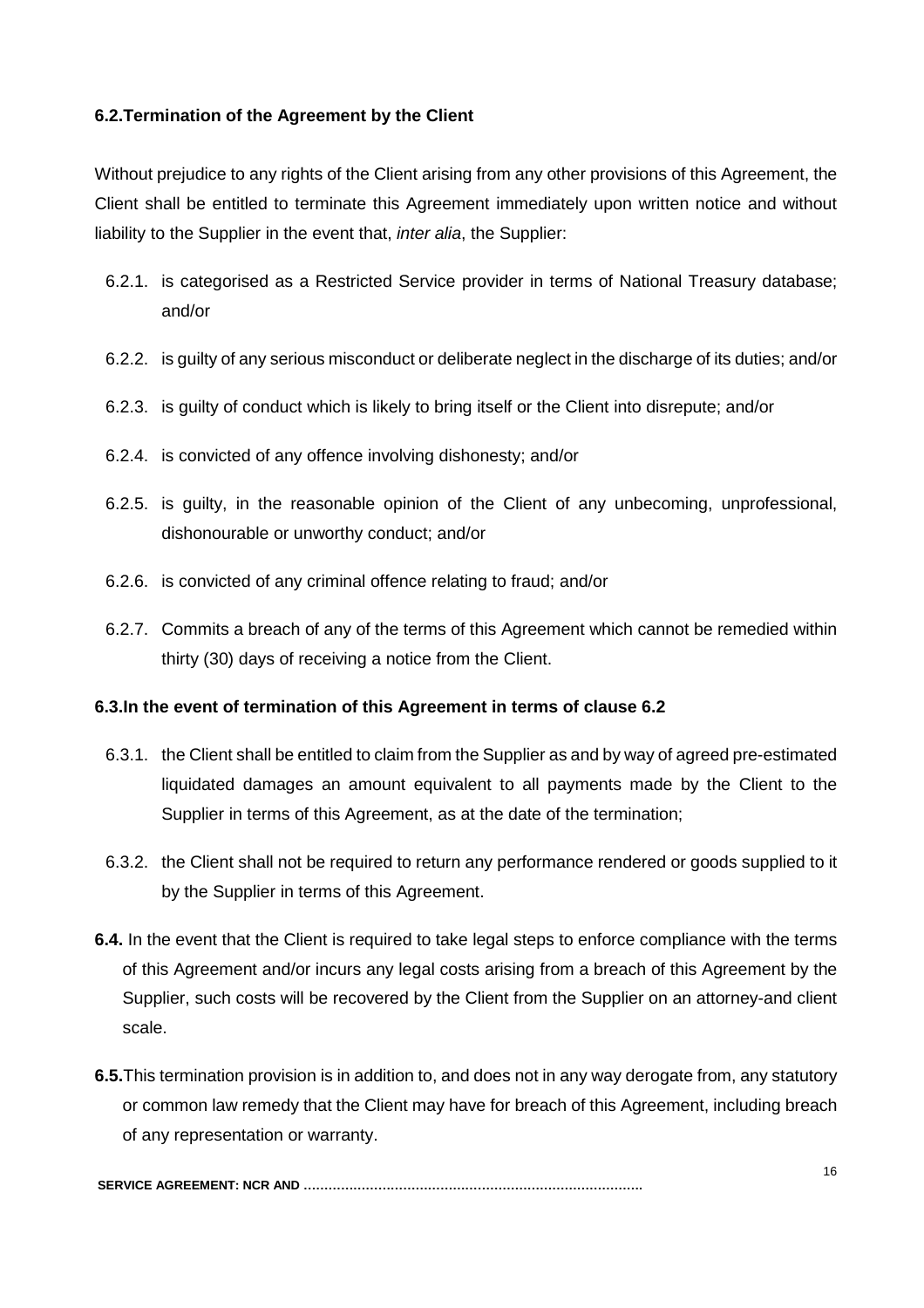#### **6.6.Exit Plan**

- 6.6.1. The exit plan shall, as a minimum contain the following:
- 6.6.2. An up-to-date description of the services and of the materials and underlying process used by the Supplier in the provision of the services prior to the relevant termination and/or expiration of the Agreement;
- 6.6.3. A detail programme of the proposed transfer process of the Service to the Client (or the replacement service provider)
- 6.6.4. A description of the continuing provision of the Services throughout the handover period and the parallel provision of additional service required that the parties may agree will be performed by the Supplier for the satisfactory conclusion of the Services and the associated handover;
- 6.6.5. Should the Parties (both acting reasonably and in good faith) be unable to agree an Exit Plan or this Agreement is terminated or expires prior to the Parties agreeing an Exit plan, the Supplier shall, in addition to performing its obligation, assist the Client in facilitating a seamless transfer of the Service back to the Client (replaced service provider).

# **6.7.PAYMENTS AND FEES**

- 6.7.1. As consideration for the Services rendered, the Client will pay the Supplier a fee as indicated on **Annexure "B"**, a full contract amount shall not **exceed R………. inclusive of VAT**, which amount shall be paid by the Client to the Supplier for the delivery of the agreed upon deliverables as detailed in Annexure A, to the reasonable satisfaction of the Client, of the agreed deliverables in terms of the Terms of Reference
- 6.7.2. Without prejudice to its other remedies under this Agreement, the Client shall be entitled to withhold at its discretion an amount up to 10% of the invoiced fees payable to the Supplier in respect of any deliverable submitted by the Supplier to the Client until such time as the deliverable has been executed to the reasonable satisfaction of the Client and confirmed as such in writing by the Client.
- 6.7.3. The Supplier shall provide the Client with invoices for the fees claimed for the Services rendered.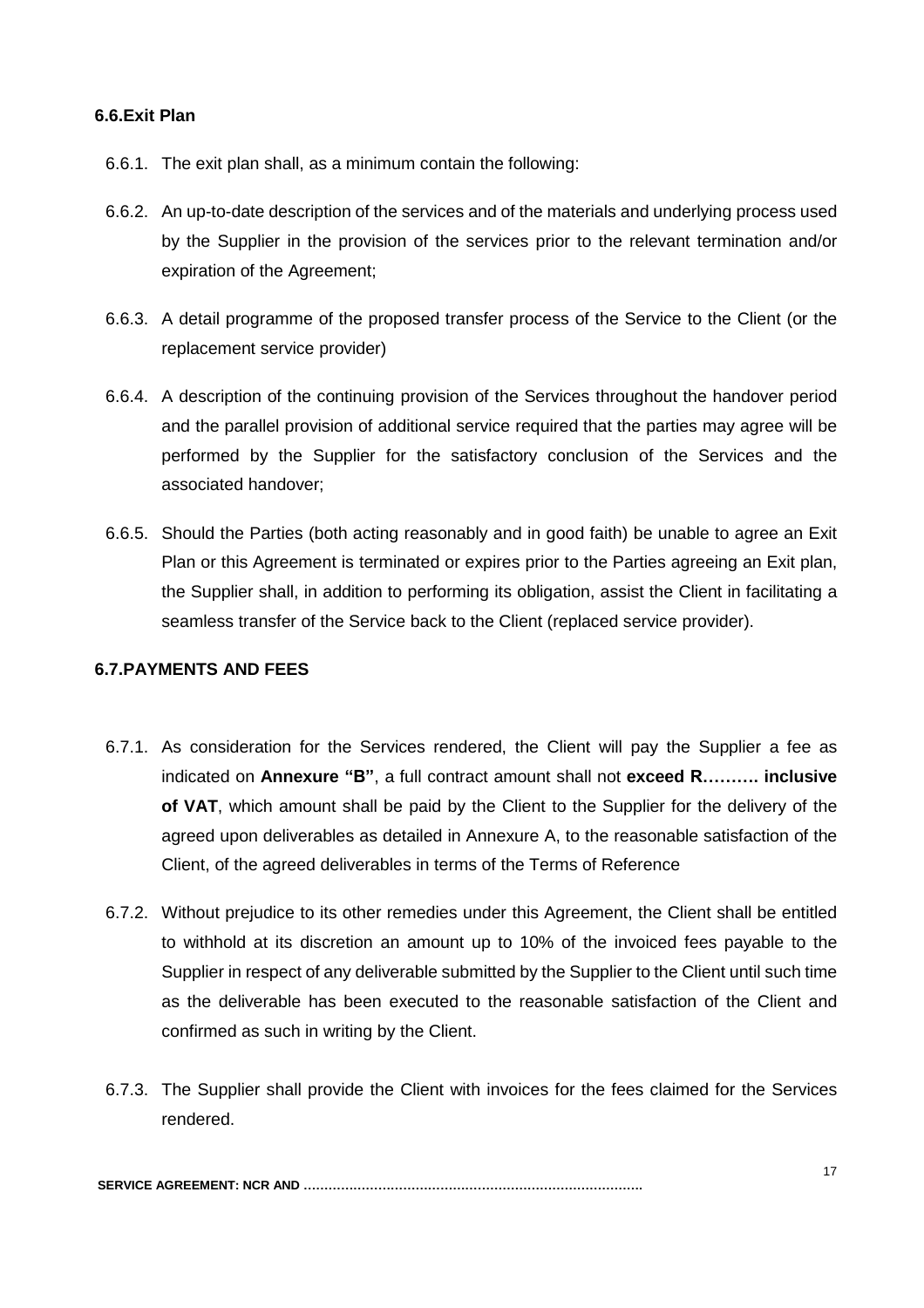- 6.7.4. Payment of the above invoices will be made within thirty (30) days from the date of receipt of the invoice.
- 6.7.5. In the event of a dispute arising in relation to the invoice referred to above, the undisputed amount (if any) of the invoice will be paid in accordance with the time periods above, and the disputed portion (if any) will be paid within seven (7) days of the dispute resolution proceedings provided for in clause 17. Pending the outcome of the aforesaid dispute, the Supplier shall be required to continue rendering the Services to the Client.

# **7. LIMITATION OF LIABILITY**

Except in cases of gross negligence or willful misconduct:

- 7.1. No Party shall be liable to the other Party, whether in contract, delict or otherwise, for any indirect or consequential loss or damage, provided that this exclusion shall not apply to a Party's obligation to pay penalties and/or damages to the other Party; and
- 7.2. The aggregate liability of the Supplier to the Client, whether under the contract, in tort or otherwise, shall not exceed the total contract price.

# **8. CONFLICT OF INTEREST**

- 8.1.The Supplier shall avoid any conflict of interest that may arise during the period of this agreement.
- 8.2.The Supplier shall notify the Client, as soon as reasonably possible, in writing of any matters that constitute or that may potentially give rise to a conflict of interest.
- 8.3.Both Parties shall always act in the best interest of each other in all matters relating to this Agreement.

#### **10. INTELLECTUAL PROPERTY**

- 1. For the purposes of this Agreement "intellectual property" shall include, without limitation:
- 10.1.1 Trademarks, service marks, trade names, domain names, design rights, and patents, in each case whether registered or unregistered and including applications for the grant of any of the foregoing; and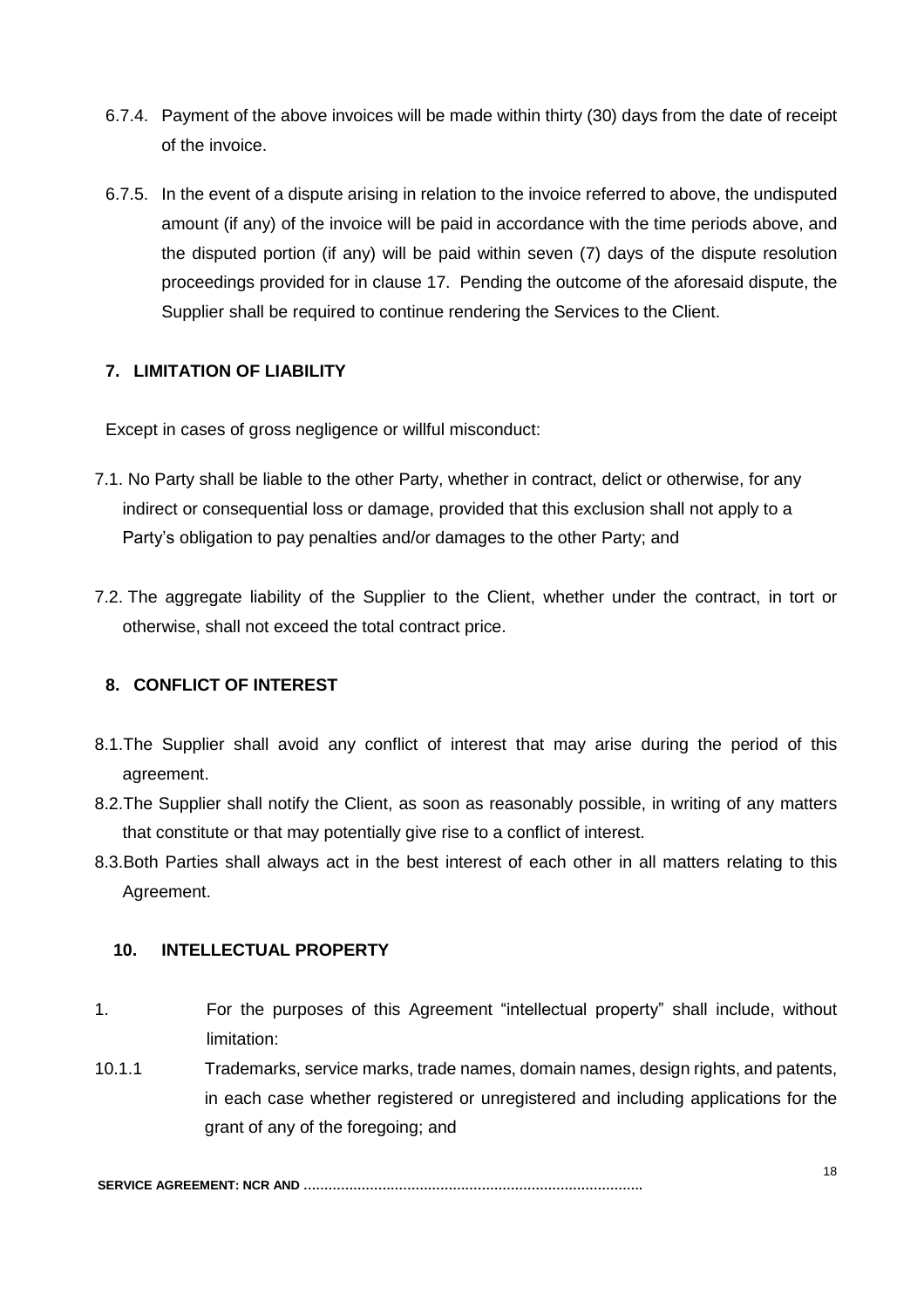- 10.1.2 Rights in know-how, designs, utility models and petty patents, research and analysis reports to be produced by the Supplier pursuant to this Agreement, including Confidential Information and trade secrets from the Client.
- 2. All the Intellectual Property arising from the execution of this Agreement shall vest in the Client. The Supplier undertakes to honour the Client's rights to such Intellectual Property and all related future rights by keeping the research conducted, analysis done, and any reports or agreements produced, whether published or unpublished, confidential.
- 3. In the event that the Supplier, or any of its employees, team members or subcontractors would like to use the information or data generated arising from this Agreement for academic or any other purpose, prior written consent must be obtained from the Client.
- 4. The Supplier shall immediately disclose to the Client all intellectual property rights made or conceived by it in the performance of the Services, whether alone or in conjunction with others. To the extent that they do not vest automatically in the Client, the Supplier hereby, free of consideration, unconditionally cedes and assigns to the Client all its rights in and to this intellectual property, which rights shall become and remain the sole property of the Client. It is further recorded that the Client shall be entitled to cede and assign all such rights to any other person without limitation and without any additional consideration to the Supplier.
- 5. The Client may make application at its own expense for the registration of a patent for any such invention or for the registration of such design or trade mark.
- 6. The Supplier shall, forthwith upon being called upon to do so, sign all documents and to do all things necessary so as to comply with all the legal formalities to enable the Client to take assignment of all such intellectual property that is created or comes into existence during the period of this Agreement and to obtain or to record such intellectual property rights at any applicable intellectual property registry.
- 7. The Supplier shall from time to time, whether during the period of this Agreement or after the expiry or early termination of this Agreement, upon request by the Client do all things which may be required to protect the rights of the Client in terms of this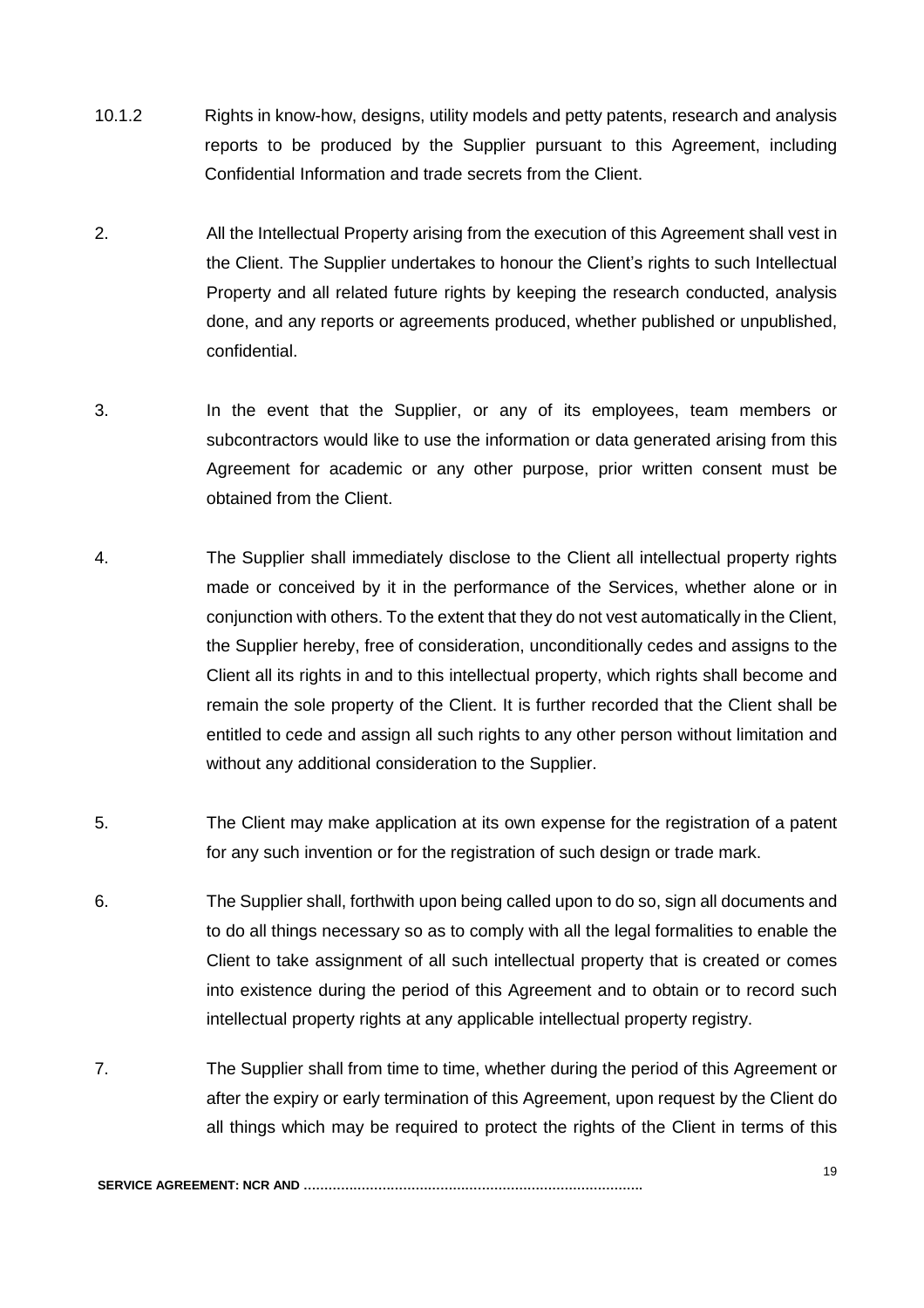clause.

- 8. Should the Supplier fail to sign any cession, assignment or other required documents provided for in this clause and fail to hand them to the Client or its representative within seven (7) days after being called upon in writing to do so, then the Supplier irrevocably and *in rem suam* appoints any person nominated by the Client, with power of substitution, as the agent of the Supplier, to sign any cession, assignment or other required document on its behalf.
- 9. The Supplier shall retain all of its intellectual property rights in respect of any and all of its tools, models, methodologies or the like of a common or generic nature supplied or developed by the Supplier in the ordinary course of its business, before, during or after the period of this Agreement.
- 10. The provisions of this clause shall survive the expiry of this agreement or termination or cancellation of this Agreement for any reason whatsoever.

### **11. ANNOUNCEMENTS**

- 11.1 Subject to clause 11.2, neither of the Parties shall make any announcement or statement about this Agreement or its contents without first having obtained the other Parties' prior written consent to the announcement or statement and to its contents, provided that such consent may not be unreasonably withheld.
- 11.2 The provisions of clause 11.1 shall not apply to any announcement or statement which either of the Parties is obliged to make in terms of the Act or any other law or enactment, provided that the Party in question shall consult with the other Party before making any such announcement or statement

#### **12. CONFIDENTIALITY**

12.1 During the period of this Agreement, the Supplier will gain access to confidential Information that is not in the public domain. The Supplier and all its employees, team members or subcontractors will during the period of this Agreement as well as after its expiry or termination or cancellation for whatsoever reason protect the confidentiality of all such information and will not disclose the Confidential Information or the provisions of this Agreement to any third party, without the prior written consent of the Client. Disclosure of

20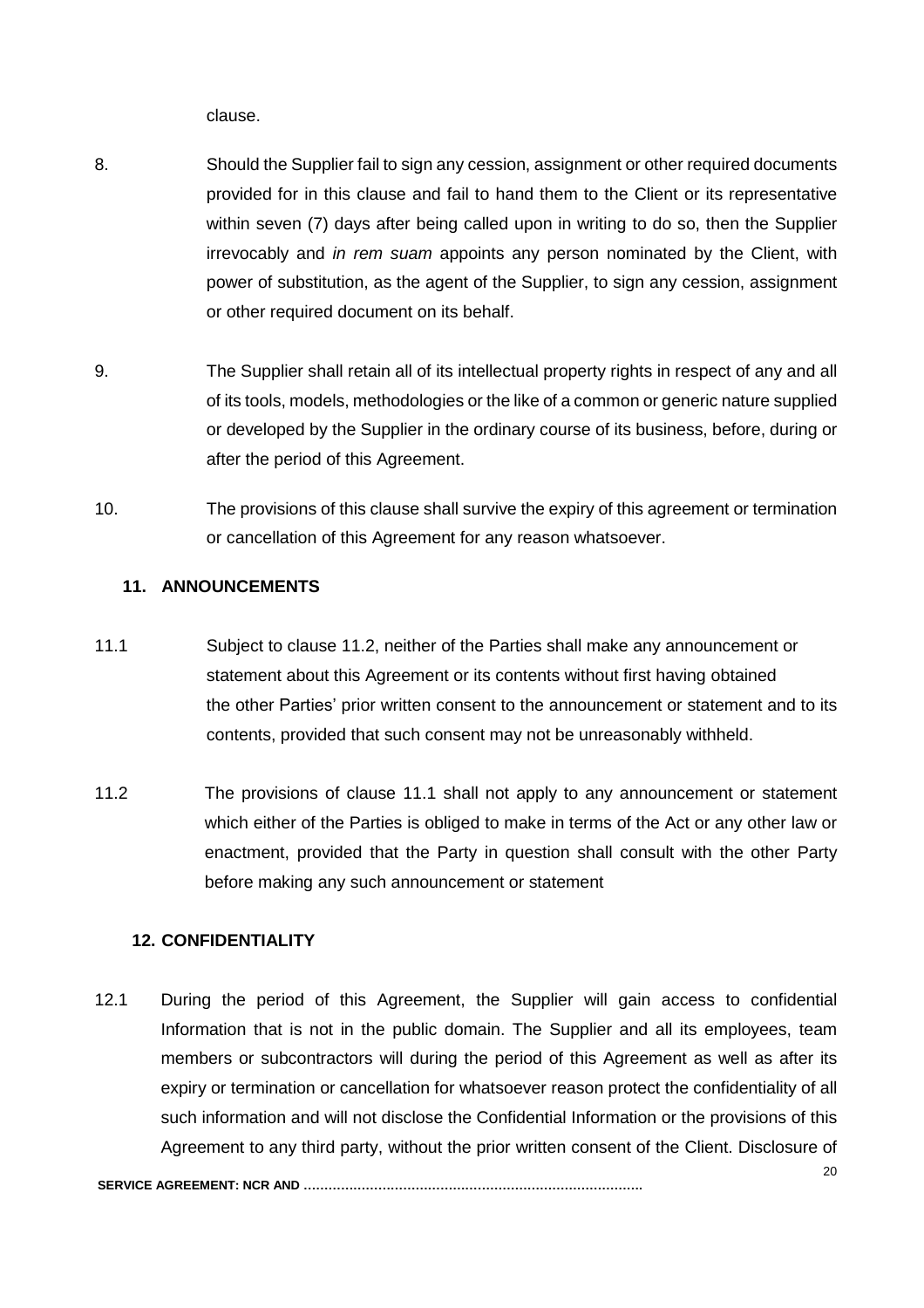any Confidential Information by the Supplier to any of its employees shall be made in confidence and shall extend only so far as may be necessary for purposes of performance of its Services.

- 12.2 The Supplier shall ensure that its employees or team members are made fully aware of the need for confidentiality and will ensure that they return all hard and electronic copies of Confidential Information to the Client upon termination of this Agreement.
- 12.3 The Supplier shall permit the Client to inspect the Supplier's records relating to the rendering of the Services and to have them audited by auditors appointed by the Client, if so, required by the Client.

### **13 RIGHT OF RETENTION**

The Supplier shall, during the term of this Agreement or upon termination of this Agreement, for any reason whatsoever, not have a lien or other right of retention over the Client's data and records (including the Client's Confidential Information).

#### **14 FORCE MAJEURE**

- 14.2 The Supplier shall not be liable for forfeiture of its performance security, damages, termination for default or the imposition of penalties pursuant to clauses 4 and 5 if and to the extent that its delay in performance or other failure to perform its obligations under this Agreement is as a result of an event of Force Majeure.
- 14.3 If a Force Majeure situation arises, the Supplier shall promptly notify the Client in writing of such condition and the cause thereof. Unless otherwise directed by the Client in writing, the Supplier shall continue to perform its obligations under this Agreement as far as is reasonably practical, and shall seek all reasonable alternative means for performance not prevented by the Force Majeure event.
- 14.4 In the event of the Force Majeure persisting for more than three (3) months, it will constitute grounds for terminating this Agreement on seven (7) days written notice to the other Party.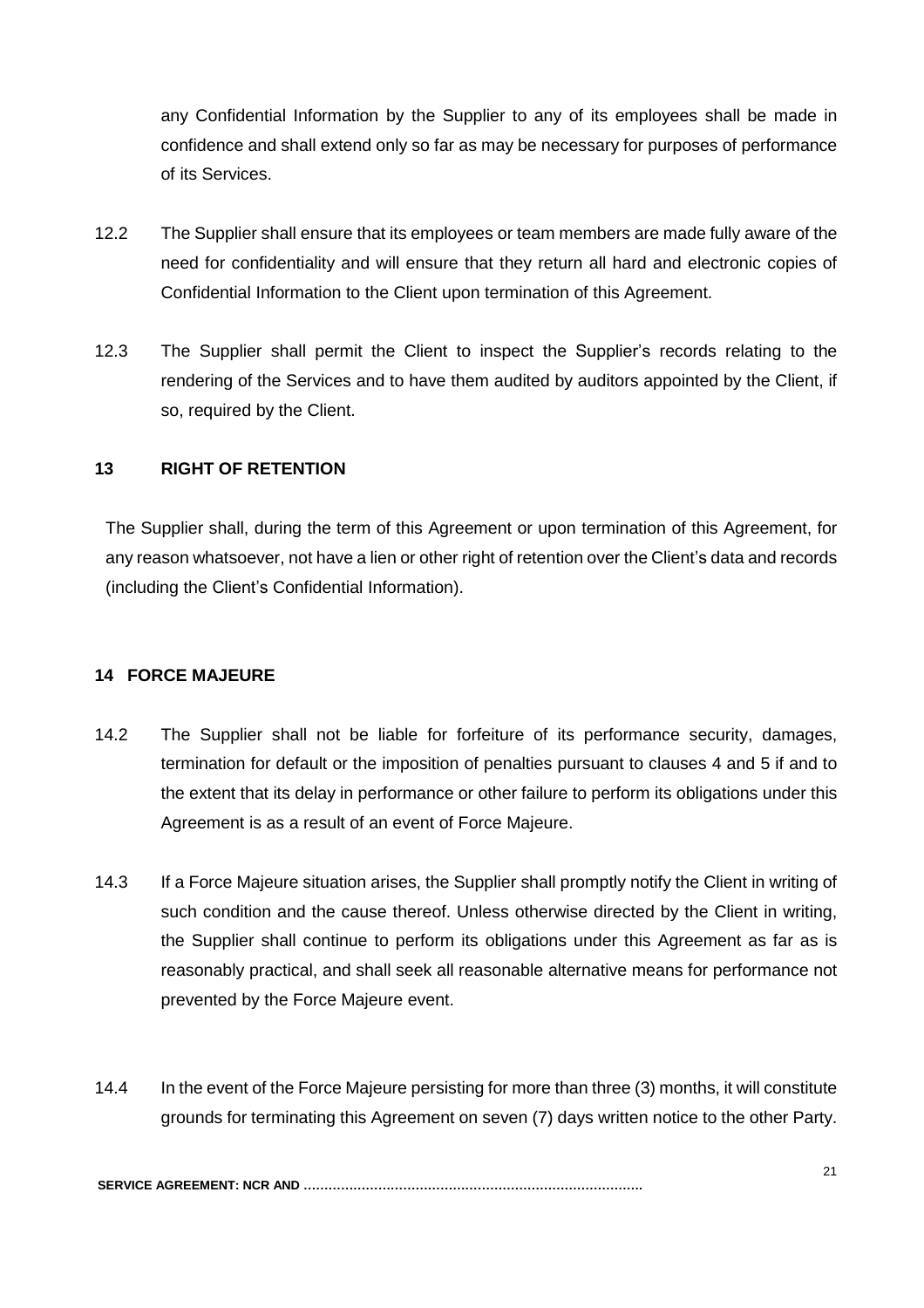## **15 TAXES**

- 15.2 The Supplier confirms that:
- 15.2.1 its tax matters are in order; and
- 15.2.2 it has submitted an original tax certificate issued by the South African Revenue Services to the Client prior to the award of the contract.

#### **16 BREACH**

- 16.2 The Client may, without prejudice to any other remedy for breach of contract, by written notice of default sent to the Supplier, terminate this contract in whole or in part:
- 16.2.1 if the Supplier fails to perform any obligation(s) under this Agreement and has failed to remedy such breach within ten (10) days of receiving written notice of the breach from the Client; or
- 16.2.2 if the Supplier, in the judgment of the Client, has engaged in corrupt or fraudulent practices in competing for or in executing this Agreement.
- 16.3 In the event the Client terminates the contract in whole or in part, the Client may procure, upon such terms and in such manner as it deems appropriate, services similar to those undelivered, and the Supplier shall be liable to the Client for any excess costs for such similar services. However, the Supplier shall continue performance of its Services to the extent not terminated.
- 16.4 Where the Client terminates the contract in whole or in part, the Client may decide to impose a restriction penalty on the Supplier by prohibiting such Supplier from doing business with the public sector for a period not exceeding ten (10) years, which restriction penalty shall not be unreasonable applied.
- 16.5 If the Client intends imposing a restriction on a Supplier or any person associated with the Supplier, the Supplier will be allowed a time period of not more than fourteen (14) days to provide reasons why the envisaged restriction should not be imposed. Should the Supplier fail to respond within the stipulated fourteen (14) days the Client may regard the intended penalty as not objected against and may impose it on the Supplier.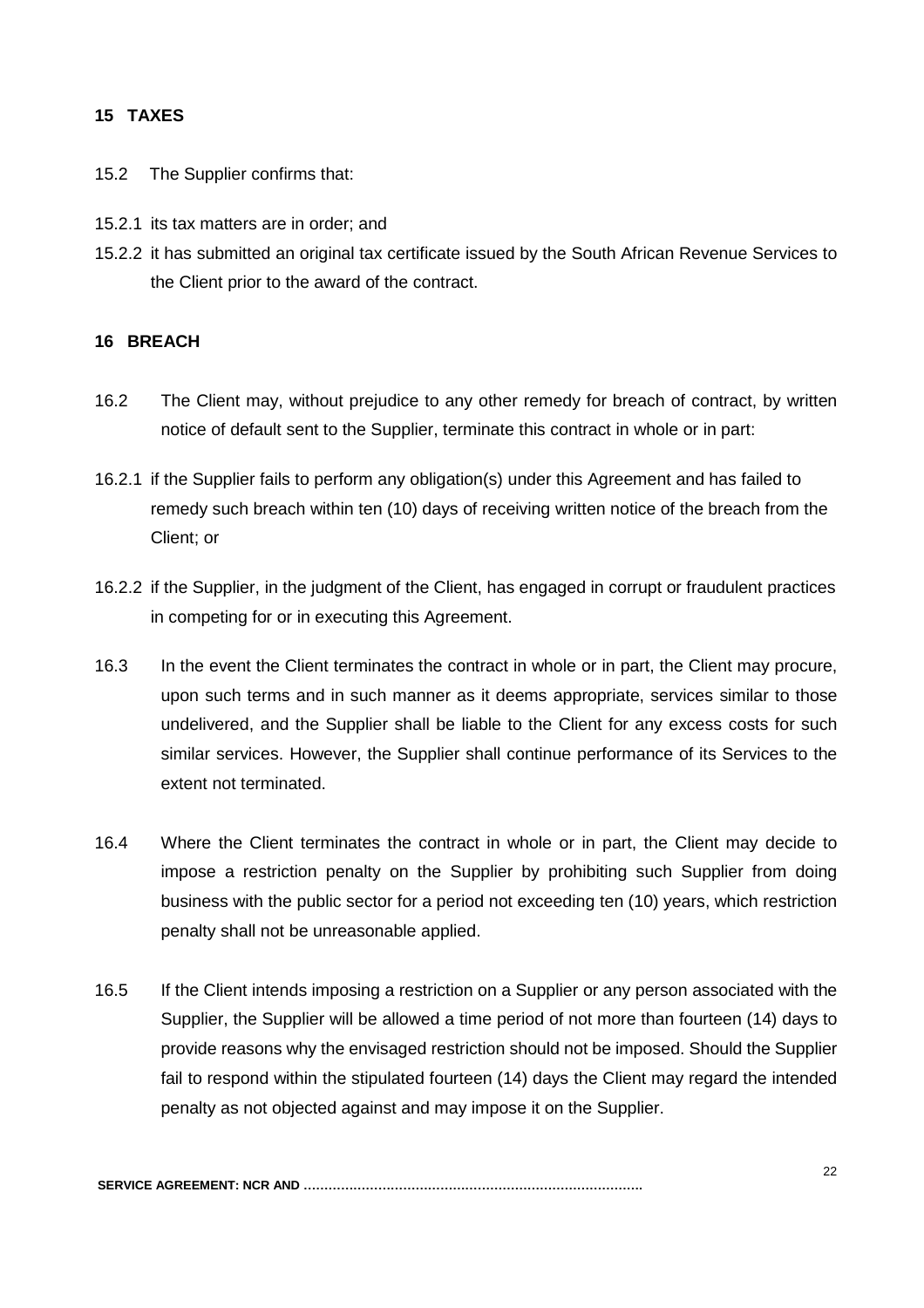16.6 Any restriction imposed on any person by the Accounting Officer/Authority of the Client will, at the discretion of the Accounting Officer/Authority of the Client, also be applicable to any other enterprise or any partner, manager, director or other person who wholly or partly exercises or exercised or may exercise control over the enterprise of the first-mentioned person, and with which enterprise or person the first-mentioned person, is or was in the opinion of the Accounting Officer/Authority actively associated.

## **17 DISPUTE RESOLUTION**

- 17.2 If any dispute or difference of any kind whatsoever arises between the Client and the Supplier in connection with or arising out of this Agreement, the Parties shall make every effort to resolve amicably such dispute or difference by mutual consultation.
- 17.3 If, after thirty (30) days, the Parties have failed to resolve their dispute or difference by such mutual consultation (referred to in 17.1) above, then either the Client or the Supplier may give notice to the other Party of his intention to commence with mediation. No mediation in respect of this matter may commence unless such notice is given to the other Party.
- 17.4 Should it not be possible to settle the dispute by means of mediation within 30 days of receipt of the notice to commence with mediation, such dispute will be submitted to, and decided by, arbitration pursuant to the rules of the Arbitration Foundation of South Africa ("AFSA") or its successor body. Nothing shall however prevent either Party from applying for interim and urgent relief from a court of competent jurisdiction.
- 17.5 Notwithstanding any reference to mediation and/or court proceedings herein:
- 17.5.1 the Parties shall continue to perform their respective obligations under this Agreement unless they otherwise agree; and
- 17.5.2 the Client shall pay the Supplier any monies due to the Supplier.

# **18 ADDRESSES FOR LEGAL PROCESS AND NOTICES**

18.2 The Parties choose for the purposes of this Agreement the following addresses and contact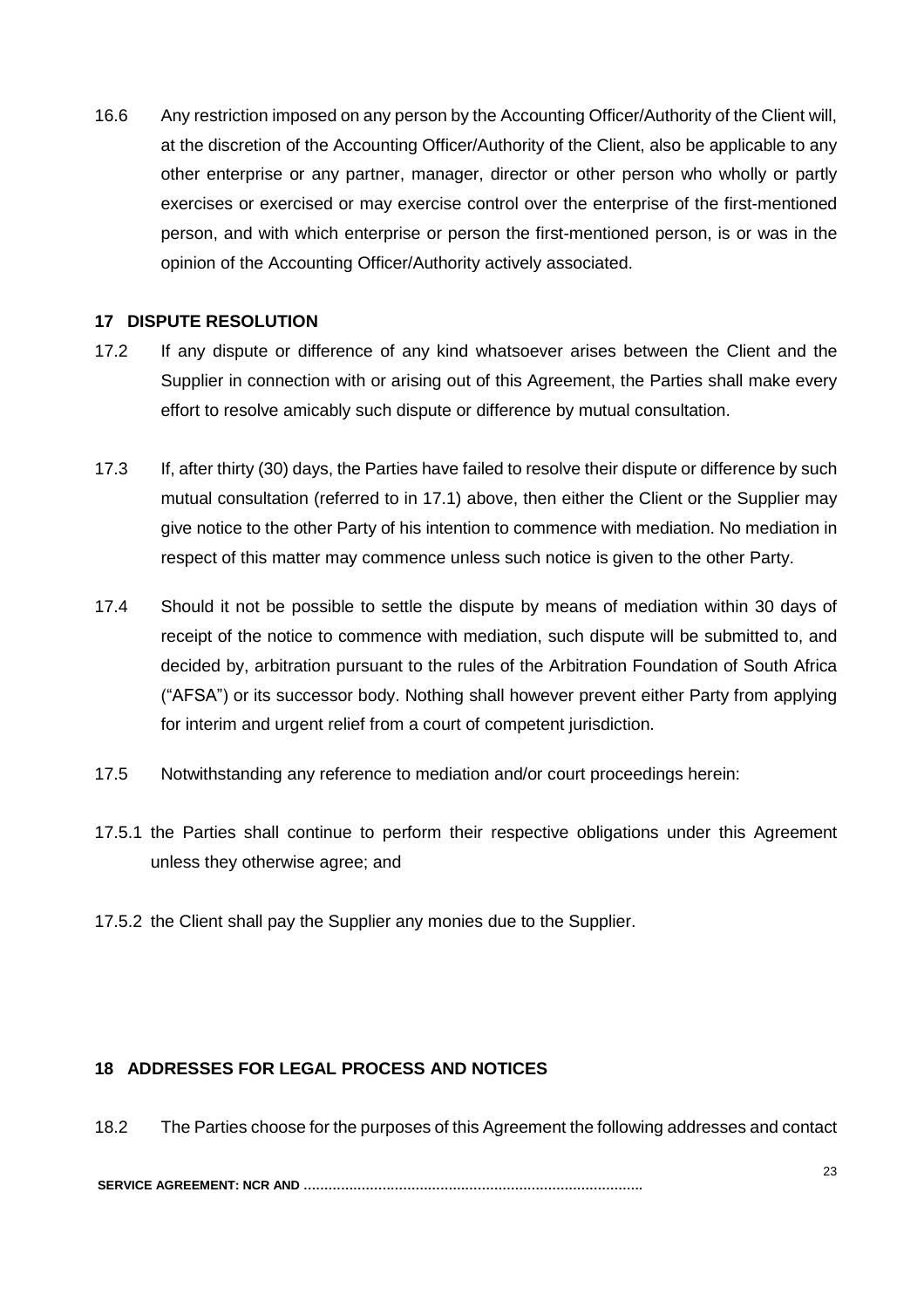details:

18.2.1 the Client:

| <b>Physical Address:</b> | 127 15th Road                 |
|--------------------------|-------------------------------|
|                          | Randjespark                   |
|                          | Midrand                       |
|                          | <b>Halfway House</b>          |
| Postal Address:          | <b>PO Box 209</b>             |
|                          | <b>Halfway House</b>          |
|                          | 1685                          |
| Telephone No:            | $(011)$ 554 2718              |
| Attention:               | <b>Procurement Department</b> |
| Email address            | procurement@ncr.org.za        |
|                          |                               |
| The Supplier:            |                               |
| <b>Physical Address:</b> |                               |
|                          |                               |
|                          |                               |
|                          |                               |
|                          |                               |
|                          |                               |
| Postal Address:          |                               |
|                          |                               |
|                          |                               |
|                          |                               |
|                          |                               |
| Telephone No:            |                               |
| Attention:               |                               |
| E-mail address:          |                               |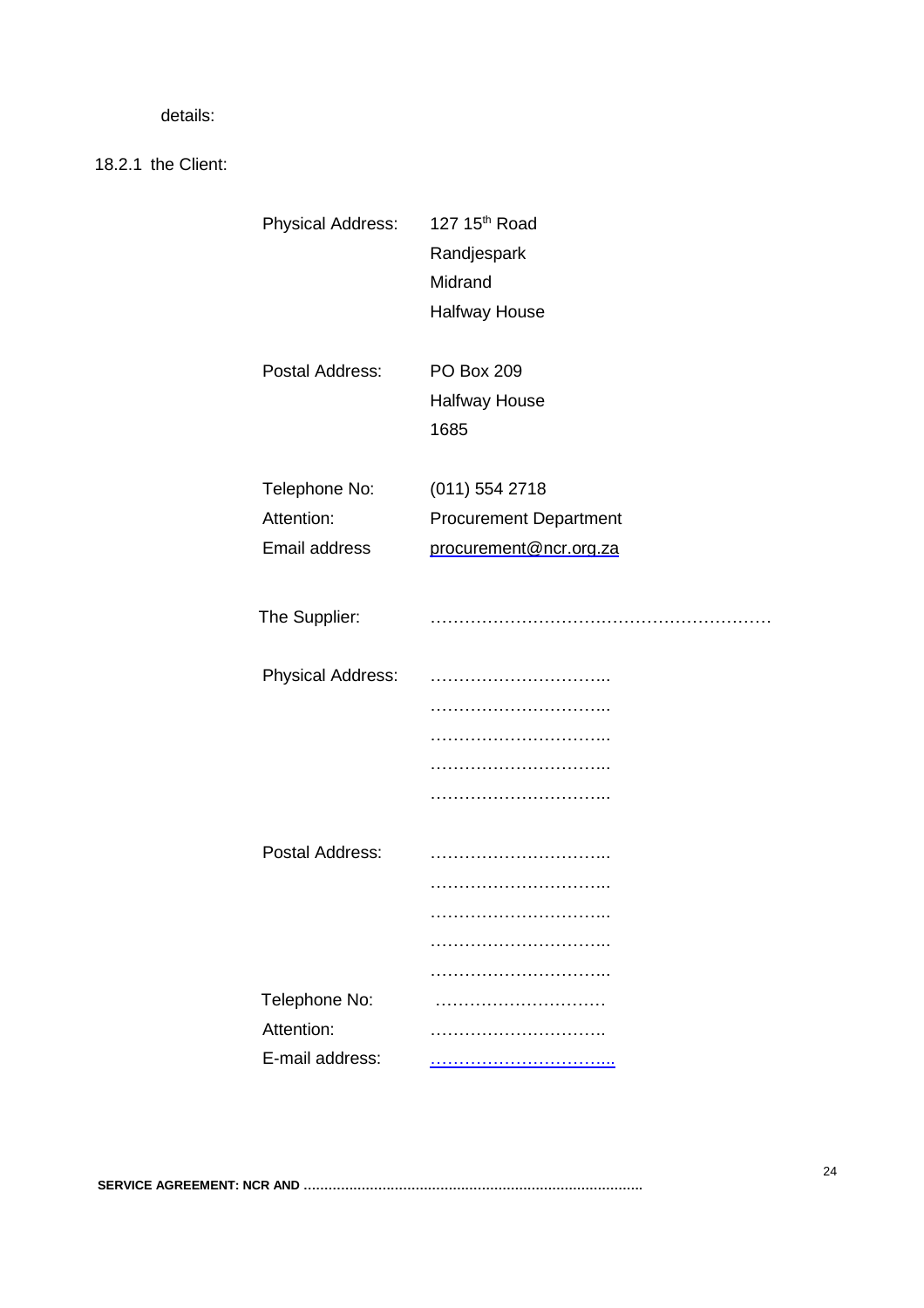- 18.3 Any legal process to be served on either Party may be served on it at the address specified for it in clause 18.1 and it chooses that address as its *domicilium citandi et executandi* for all purposes under this Agreement.
- 18.4 Any notice or other communication to be given to either Party in terms of this Agreement shall be valid and effective only if it is in writing.
- 18.5 A notice to a Party which is sent by registered post in a correctly addressed envelope to the address specified for it in clause 18.1 shall be deemed to have been received (unless the contrary is proved) within 14 (fourteen) days from the date it was posted, or any notice to a Party which is delivered to that Party by hand at the address specified for it in clause 18.1 shall be deemed to have been received on the day of delivery, provided it was delivered to a responsible person during ordinary business hours.
- 18.6 Notwithstanding anything to the contrary in this clause 18, a written notice or other communication actually received by a Party shall be adequate written notice or communication to it notwithstanding that the notice was not sent to or delivered at its chosen address.
- 18.7 A Party may by written notice to the other Party change its address or contact details for the purposes of clause 18.1 to any other address provided that the change shall become effective on the seventh  $(7<sup>th</sup>)$  day after the receipt of the notice.

#### **19 SUBCONTRACTS**

The Supplier shall notify the Client in writing of all subcontracts awarded under this Agreement if not already specified in the Bid. Such notification, in the original Bid or later, shall not relieve the Supplier from any liability or obligation under this Agreement.

#### **20 GENERAL**

# 20.2 Severance

If any provision of this Agreement, which is not material to its efficacy as a whole, is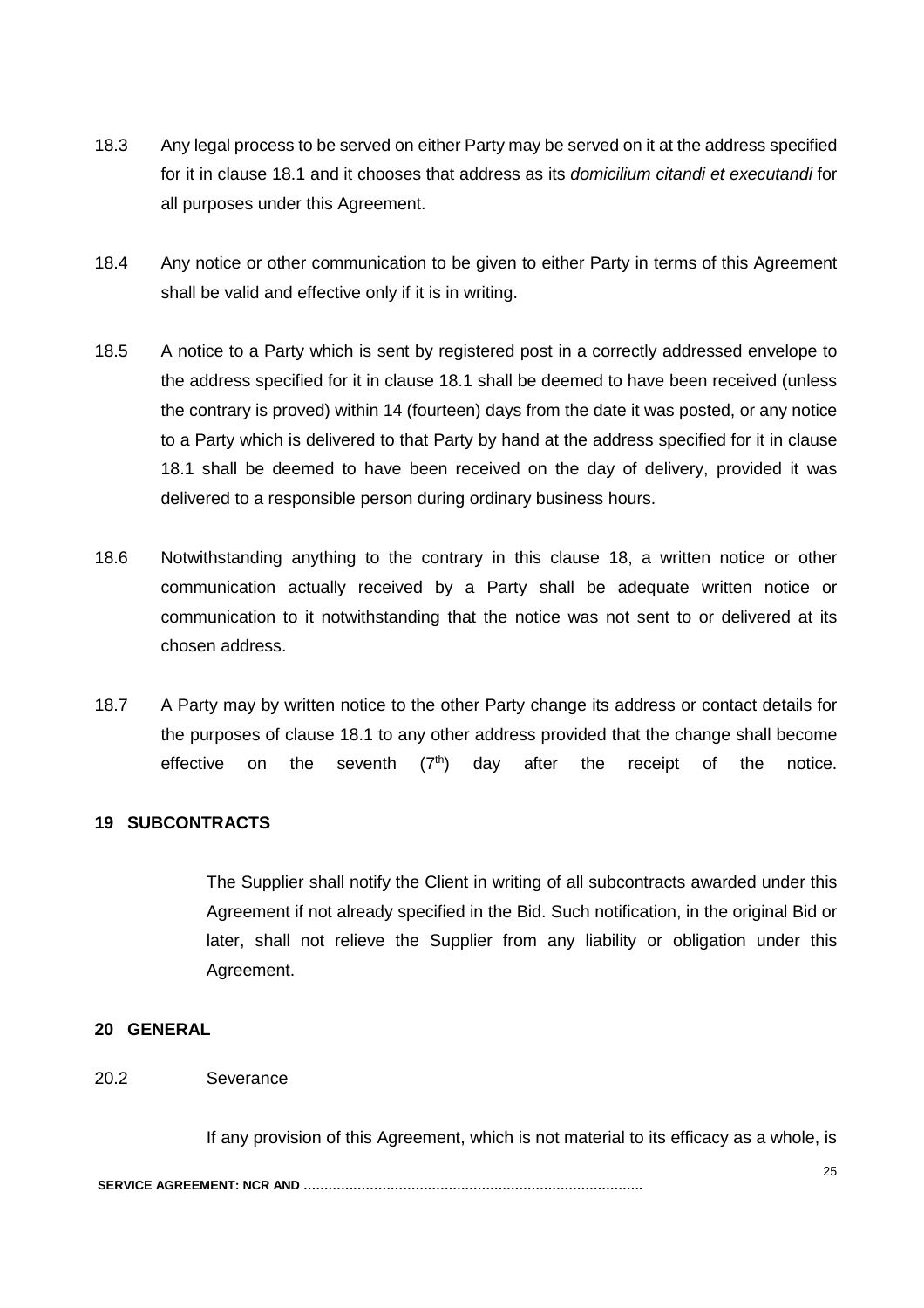rendered void, illegal or unenforceable in any respect under any law, the validity, legality and enforceability of the remaining provisions shall not in any way be affected or impaired thereby.

## 20.3 Entire Agreement

- 20.3.1 This Agreement constitutes the entire agreement between the Parties in regard to its subject matter.
- 20.3.2 Neither Party shall have any claim or right of action arising from any undertaking, representation or warranty not included in this Agreement.

#### 20.4 No Waiver

The failure by either Party to enforce any provision of this Agreement shall not affect in any way that Party's right to require performance of the provision at any time in the future, nor shall the waiver of any subsequent breach nullify the effectiveness of the provision thereof.

#### 20.5 Amendments

No variation in or modification of the terms of the contract shall be made except by written amendment signed by the Parties concerned.

#### 20.6 General Co-operation

Each Party shall co-operate with the other, execute and deliver to the other Party such other instruments and documents and take such other actions as may be reasonably requested from time to time in order to carry out, evidence and confirm its rights and the intended purpose of this Agreement.

#### 20.7 Counterparts

This Agreement may be signed in counterparts, both of which taken together shall constitute one and the same instrument. Either Party may enter into this Agreement by signing any such counterpart.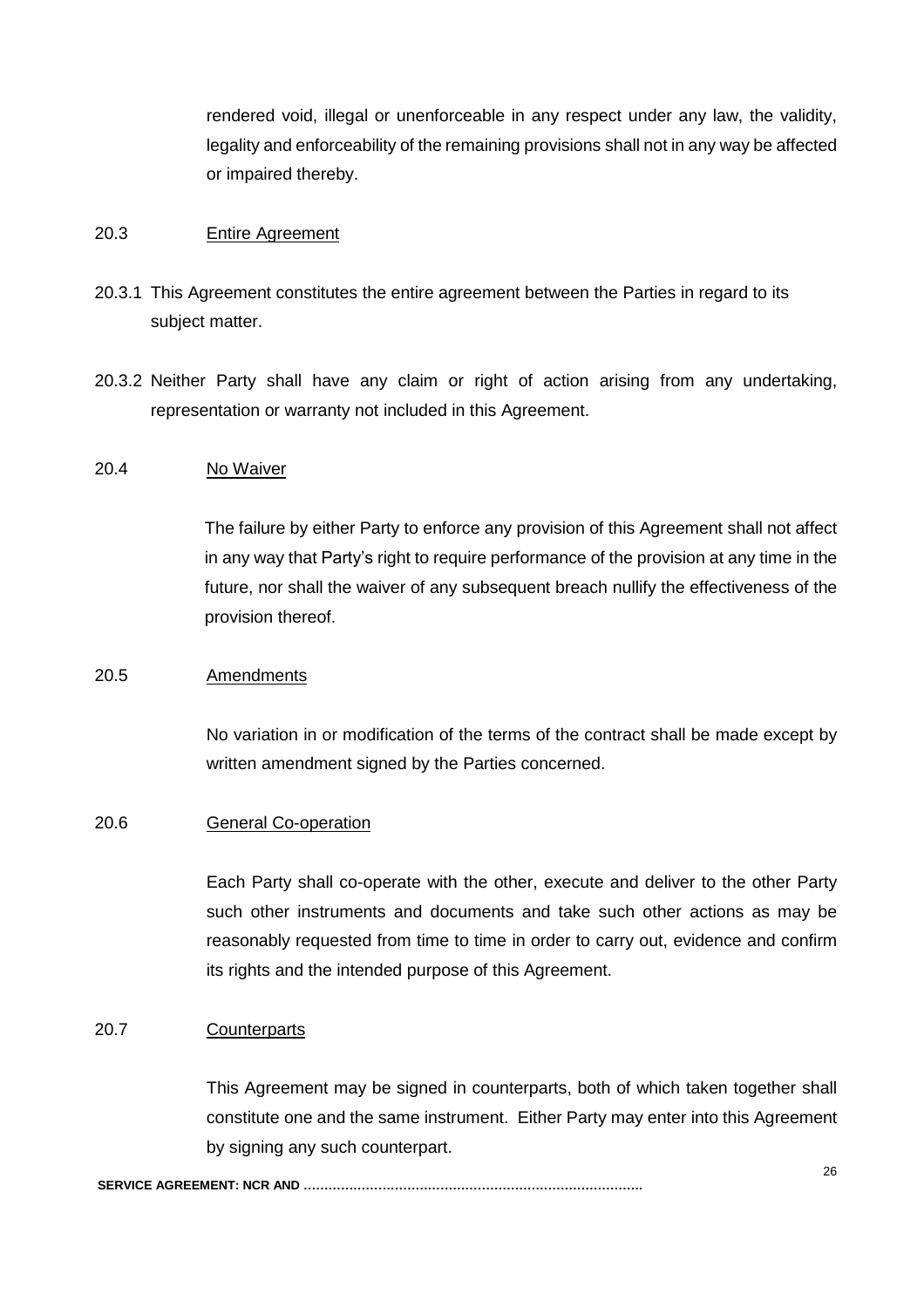#### 20.8 Survival of Rights, Duties and Obligations

Termination of this Agreement for any cause shall not release either Party from any liability which at the time of termination has already accrued to the other Party or which thereafter may accrue in respect of any act or omission prior to such termination.

#### 20.9 Governing language

This Agreement is written in English. All correspondence and other documents pertaining to the contract that is exchanged between the Parties shall also be written in English.

#### 20.10 Governing law

The validity of this Agreement, its interpretation, the respective rights and obligations of the Parties and all other matters arising in any way out of it or its expiration or earlier termination for any reason shall be determined in accordance with the laws of the Republic of South Africa.

#### 20.11 Contractual relationship

Nothing contained in this Agreement shall be construed as creating a joint venture, partnership, agency or employment relationship between the Client and the Supplier. The Supplier shall not act as agent of the Client and shall not make any representations on behalf of the Client or bind the Client financially or otherwise without the prior written authorisation of the Client.

#### 20.11 Government Procurement: General Conditions of Contract ("**GCC**")

For so long as the Client is listed as a national entity in terms of the PFMA, this Agreement shall be subject to the GCC as amended or replaced from time to time by the National Treasury and whenever there is a conflict between the contents of this Agreement, the GCC and any Special Conditions of Contract ("**SCC**") compiled for a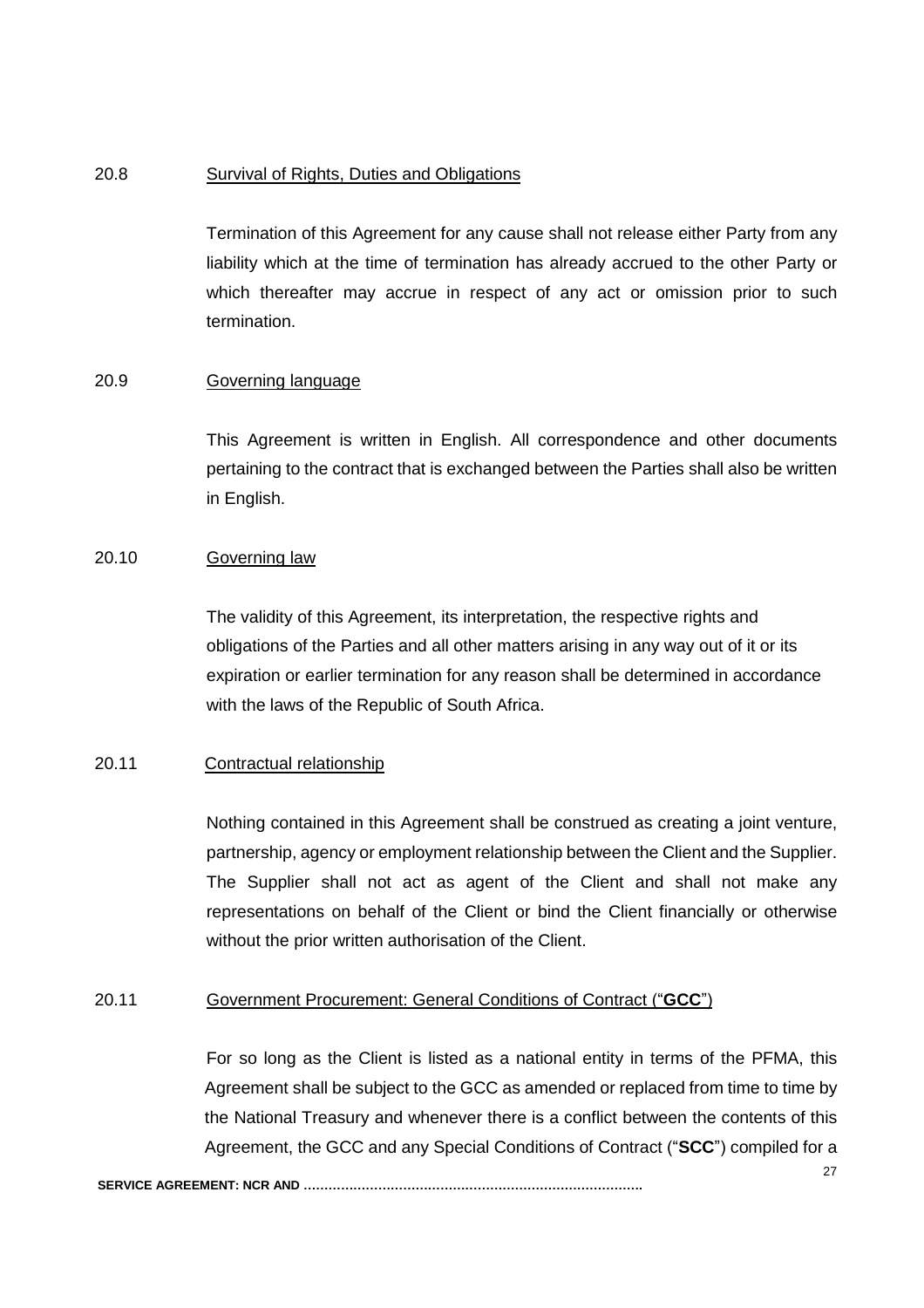specific bid, then the following hierarchy shall prevail:

| 1.1.      | the SCC;                                    |            |       |
|-----------|---------------------------------------------|------------|-------|
|           | 1.2. the GCC;                               |            |       |
|           | 1.3. this Agreement                         |            |       |
|           |                                             |            | _2019 |
|           |                                             |            |       |
| CEO       | Ms. Nomsa Motshegare                        |            |       |
|           | (Duly authorised on behalf of the Client)   |            |       |
| Witness   |                                             | 2. Witness |       |
|           |                                             |            | 2019  |
| Name:     |                                             |            |       |
| Director: |                                             |            |       |
|           | (Duly authorised on behalf of the Supplier) |            |       |
| 1.        | Witness                                     | 2. Witness |       |
|           |                                             |            |       |
|           |                                             |            |       |